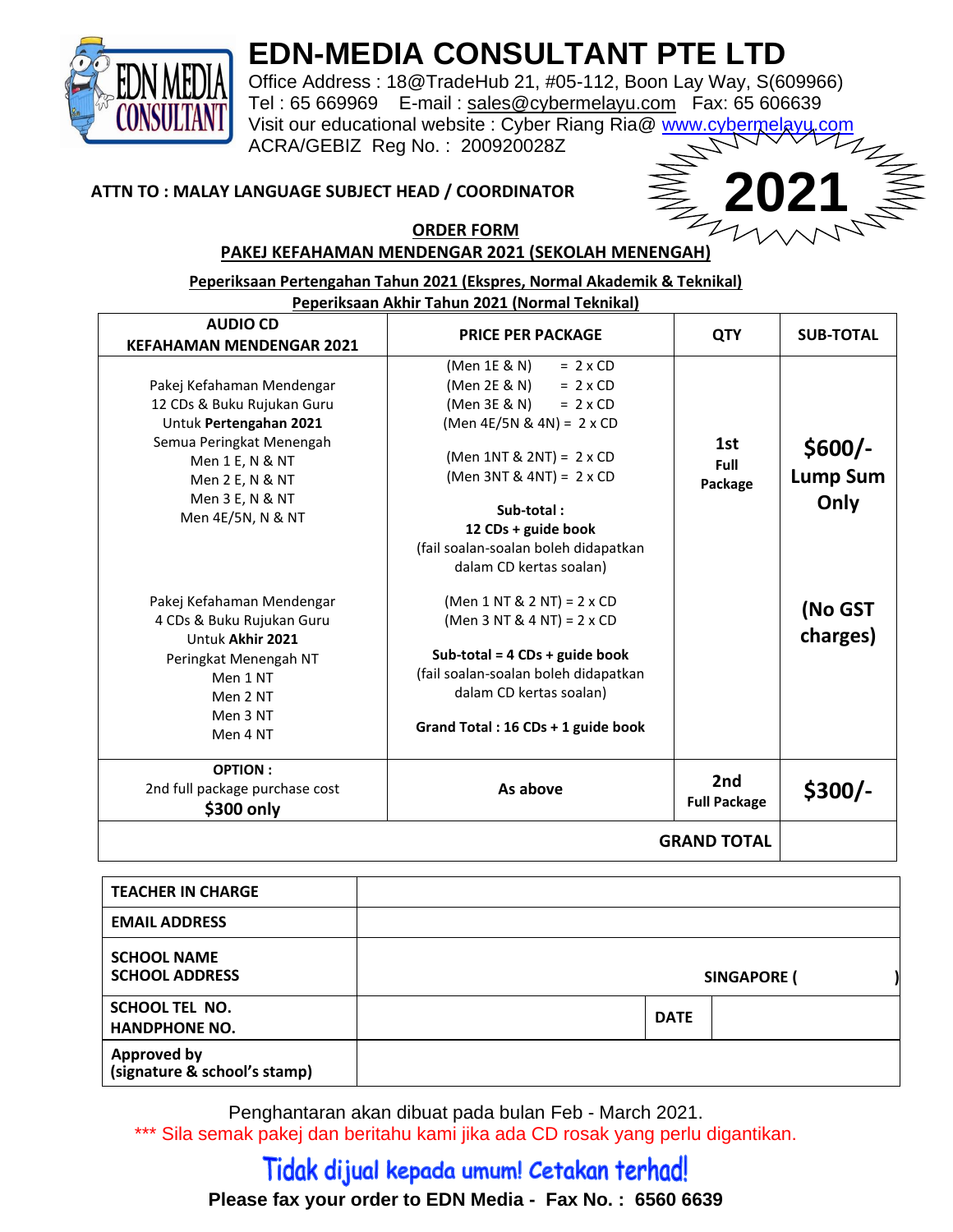

### **EDN-MEDIA CONSULTANT PTE LTD**

Office Address : 18@TradeHub 21, #05-112, Boon Lay Way, S(609966) Tel : 65 669969 E-mail : [sales@cybermelayu.com](mailto:sales@cybermelayu.com) Fax: 65 606639 Visit our educational website : Cyber Riang Ria@ [www.cybermelayu.com](http://www.cybermelayu.com/) ACRA/GEBIZ Reg No. : 200920028Z

#### **ATTN TO : MALAY LANGUAGE SUBJECT HEAD/COORDINATOR**

**2021**

#### **ORDER FORM VIDEO LISAN 2020 (SEKOLAH MENENGAH) ORAL VIDEO 2021**

#### **Peperiksaan Pertengahan Tahun 2021 (Ekspres, Normal Akademik & Teknikal) Peperiksaan Akhir Tahun 2021 (Normal Teknikal)**

| S/N            | <b>ORAL VIDEO - SA1</b>   | Price per set       | No. of Set | Sub-Total |
|----------------|---------------------------|---------------------|------------|-----------|
| $\mathbf{1}$   | $1E - (2 \text{ videos})$ | \$75.00             |            |           |
| $\overline{2}$ | 2E - (2 videos)           | \$75.00             |            |           |
| 3              | 3E - (2 videos)           | \$75.00             |            |           |
| 4              | 4E - (2 videos)           | \$75.00             |            |           |
| 5              | 1NA - (2 videos)          | \$75.00             |            |           |
| 6              | 2NA - (2 videos)          | \$75.00             |            |           |
| 7              | 3NA - (2 videos)          | \$75.00             |            |           |
| 8              | 4NA - (2 videos)          | \$75.00             |            |           |
| 9              | 1NT - (2 videos)          | \$75.00             |            |           |
| 10             | 2NT - (2 videos)          | \$75.00             |            |           |
| 11             | 3NT - (2 videos)          | \$75.00             |            |           |
| 12             | $4NT - (2 videos)$        | \$75.00             |            |           |
|                | <b>ORAL VIDEO - SA2</b>   | Price per set       | No. of Set | Sub-Total |
| 13             | 1NT - (2 videos)          | \$75.00             |            |           |
| 14             | 2NT - (2 videos)          | \$75.00             |            |           |
| 15             | 3NT - (2 videos)          | \$75.00             |            |           |
| 16             | $4NT - (2 videos)$        | \$75.00             |            |           |
|                |                           | Total:              |            |           |
|                |                           | <b>GRAND TOTAL:</b> |            |           |

#### **Minimum order of 8 levels to receive in thumbdrive format. Otherwise, downloaded link will be given.**

| <b>TEACHER IN CHARGE</b>                           |             |  |
|----------------------------------------------------|-------------|--|
| <b>EMAIL ADDRESS</b>                               |             |  |
| <b>SCHOOL NAME</b><br><b>SCHOOL ADDRESS</b>        |             |  |
| SCHOOL TEL NO.<br><b>HANDPHONE NO.</b>             | <b>DATE</b> |  |
| <b>Approved by</b><br>(signature & school's stamp) |             |  |

Penghantaran akan dibuat pada bulan Feb - March 2021. \*\*\* Sila semak CD dan beritahu kami jika ada CD rosak yang perlu digantikan.